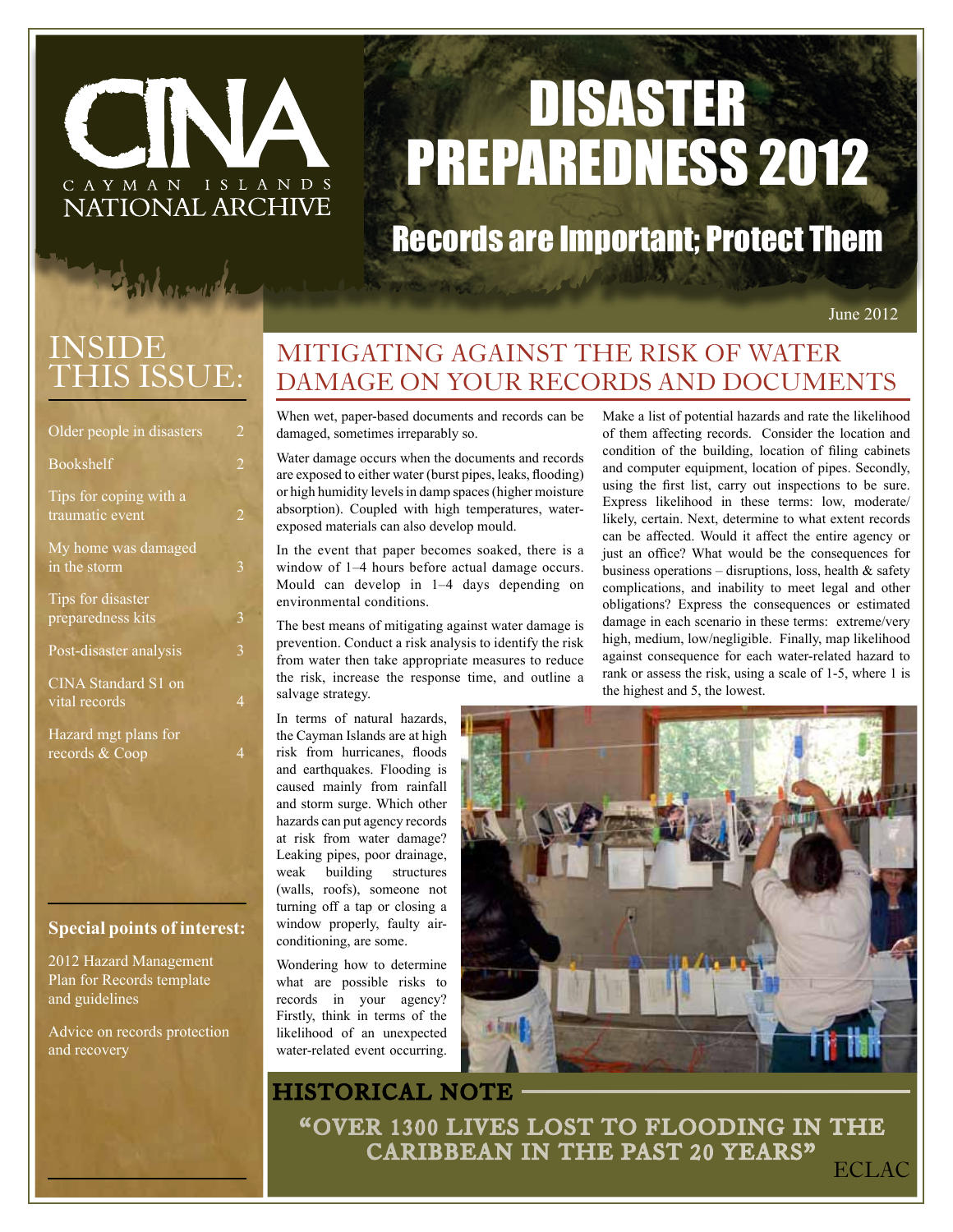### OLDER PEOPLE IN DISASTERS: WHAT RECORDS AND DOCUMENTS SUPPORT RELIEF AND RECOVERY?

Generally thought to be a vulnerable sector of society, recent studies show a disconnect between what older people describe as critical issues for them in a disaster and what humanitarian and other agencies perceive them to be. The principal problems for older people, in particular, are income, access to health services, and shelter (HelpAge International).

If we proceed logically, the first step would be finding out who these older people are and where to locate them. Next, an understanding of the following helps to create a profile of the older person and relates to the third concern, which is shelter:

- what income provisions apply to which of them, namely income, pensions, financial assistance?
- what sub-set is catered to by outreach health-care programmes and clinics, especially those treating chronic illnesses?
- what is known about their family situation?



Profiles can be useful with disaster preparedness and relief planning. The concomitant documentation should help humanitarian and public agencies identify, locate and cater to older persons. Granted some such documentation is generated in the assessment and recovery period of a disaster but the entire process would be better served if relevant documentation were created before-hand, with a view to serving the needs of the preparedness planning and response phases. For example, to organise appropriate transport to shelters, better organise search and rescue, smarter distribution of medical response teams, medical stores that match needs, shelter security, etc.

#### **Here is a short list of documentation that would support disaster relief and recovery:**

- $\checkmark$  records of health services outreach programmes, including clinic registers, surveys or needs assessments, reports, any supporting maps
- $\checkmark$  public service or media campaigns
- $\checkmark$  records of outreach programmes of humanitarian organizations, such as vulnerable persons data
- $\checkmark$  records of post-disaster needs assessment
- $\checkmark$  volunteer contact lists or registers
- $\checkmark$  disaster preparedness plans
- $\sqrt{\ }$  emergency shelter records
- $\checkmark$  list of shelters and any supporting maps
- $\checkmark$  evaluation reports
- $\checkmark$  feedback documentation

#### BOOKSHELF

For "Eye-Witness Accounts and Offical Reports of the Worst Natural Disaster in the History of the Cayman Islands" read The '32 Storm by Heather R. McLaughlin for sale at CINA and from on-line bookstores.

### Tips for coping with a traumatic event

The needs of workers and collaborators can become neglected during emergency response and recovery, especially during efforts to get the business operations up and running again.

As with other aspects of disaster preparedness, provisions must be made beforehand, through scenario-planning or based on experience.

#### **Here are a few typical problems and tips for dealing with them:**

- Some members of staff will be more affected than others so put a buddy system in place, for communication and support.
- Fatigue caused by stress can make it difficult for those affected to function so follow as normal a routine as possible since it takes time before people start feeling better.
- When overwhelmed, take regular 'time outs'. Breaks or rest periods, no matter how short, are important to recuperate and manage stress.

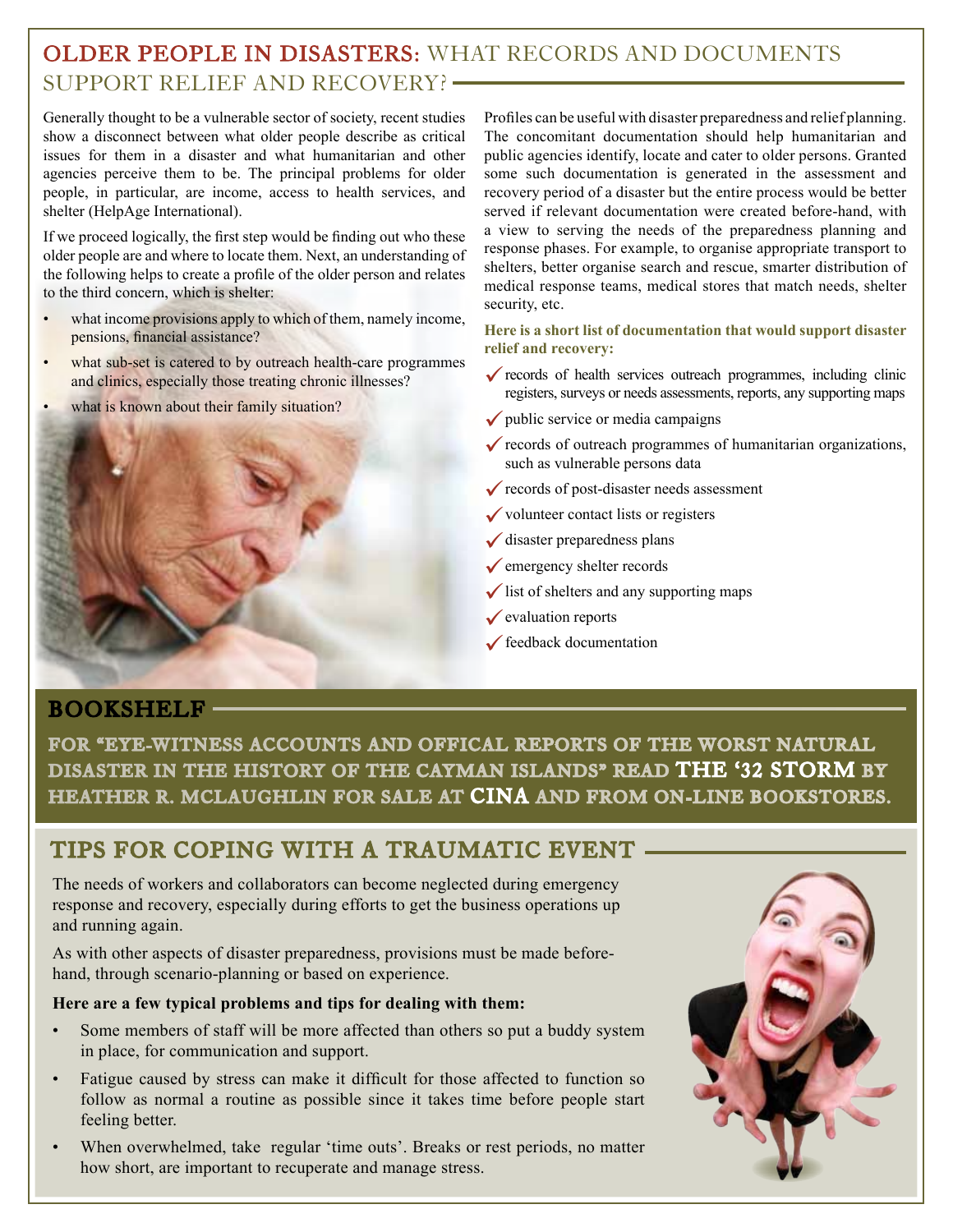#### MY HOME WAS DAMAGED IN THE STORM. WHAT RECORDS DO I NEED FOR INSURANCE CLAIMS?

The biggest problem with processing these claims is the lack of proper documentation on the part of the claimant, since these documents may be lost or incomplete. Fortunately, the problem is easily solved with a little preparation.

- 1. Call your insurance agent and ask what information and documentation are required to make a claim.
- 2. Gather all the relevant documentation, including photographs of the house (outside and room by room), and an inventory.
- 3. Make copies and have them notarized if possible.
- 4. Store your documents in a different location (not on the same property)!
- 5. Record the policy number and other information that identifies you as the policy holder and keep this with you (if possible).
- 6. As soon as it is safe to do so after the event, inspect your property and, if possible, take photos and videos.
- 7. Contact the insurance company with the information from step 5, and new photo/video documentation in hand.

Be sure to keep informed! For more information visit: www.caymanprepared.gov.ky

#### TIPS FOR DISASTER PREPAREDNESS KITS NOT ALL KITS ARE CREATED EQUAL.

Consider these 10 items to make your disaster kit more useful to you.

- 1. Juice crystals to make boiled water more pleasant to the taste
- 2. Whistle for attracting attention
- 3. Over the counter drugs like Benadryl, Peptobismol, Imodium tablets
- 4. Sweets provide energy and make you feel good, think about chocolates, energy bars
- 5. Sparkle fire lighter (which can stay dry as opposed to matches)
- 6. Vaseline (on cotton balls as an accelerant for cooking fires, grills and the like)
- 7. Insect repellent
- 8. Household bleach (plain, without added detergents)
- 9. Sturdy shoes (or water boots)
- 10. Folding blade or Swiss army knife

# POST-DISASTER ANALYSIS

The disaster is over, now what? Broadly speaking, an objective assessment of what happened needs to be done, preferably by external analysts, for accountability, in order to identify what worked and what did not, and to identify lessons learned and put them in context.

With respect to records, such an analysis addresses the robustness of the record-keeping system and infrastructures, by taking into account the nature of the event, the disaster response, and the consequences with respect to the administration as well as vital records and business continuity.

**Here are a few aspects that should be covered in the analysis:**

- Use of procedures by staff and other collaborators
- Support shown at different levels of the administration
- Role of outside agencies
- To what extent staff were able to adapt to changing situation in the response and recovery phases
- Disaster recovery record-keeping

#### **The Caribbean Archives Association CARTAS model covers the following elements as well:**

- Narrative of the event with chronology of events and disaster response
- Effects on record-keeping systems
- Preservation survey
- Damage and loss to records and archives
- Vital records
- Analysis of leadership at varying levels (including cross-sectoral alliances)
- Identification of critical issues and recommendations
- Cumulative bibliography

The resulting report is valuable for planning at different levels. There can be implications for cross-sectoral structures, staff skillstraining, conservation and preservation units, wider archives service development.